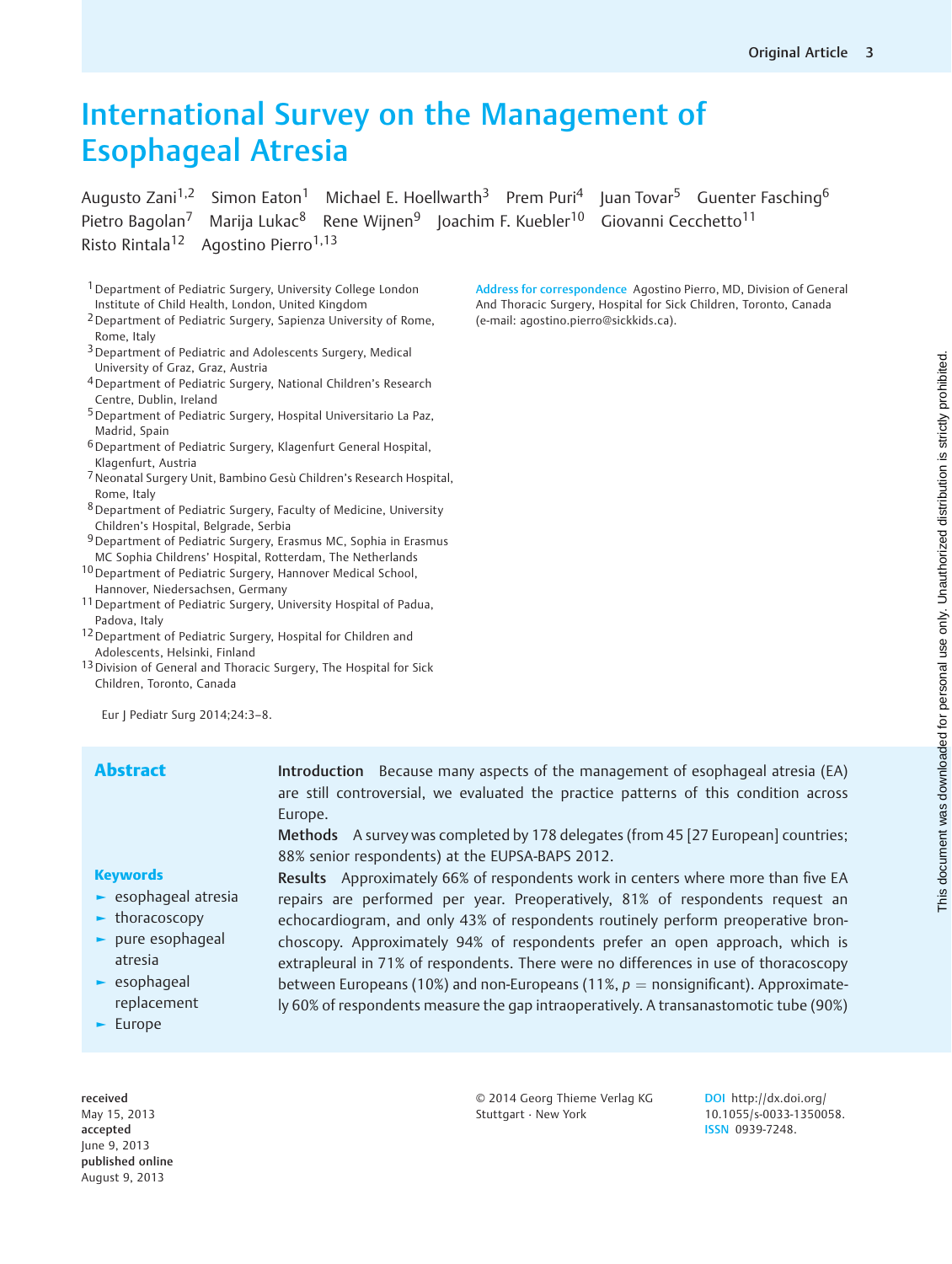and chest drain (69%) are left in situ. Elective paralysis is adopted by 56% of respondents mainly for anastomosis tension (65%). About 72% of respondents routinely request a contrast study on postoperative day 7 (2–14). Approximately 54% of respondents use parenteral nutrition, 40% of respondents start transanastomotic feeds on postoperative day 1, and 89% of respondents start oral feeds after postoperative day 5. Pure EA: 46% of respondents work in centers that repair two or more than two pure EA a year. About 60% of respondents opt for delayed primary anastomosis at 3 months (1–12 months) with gastrostomy formation without esophagostomy. Anastomosis is achieved with open approach by 85% of respondents. About 47% of respondents attempt elongation of esophageal ends via Foker technique (43%) or with serial dilations with bougies (41%). Approximately 67% of respondents always attempt an anastomosis. Gastric interposition is the commonest esophageal substitution.

Conclusion Many aspects of EA management are lacking consensus. Minimally invasive repair is still sporadic. We recommend establishment of an EA registry.

# Introduction

Esophageal atresia (EA) with or without tracheoesophageal fistula (TEF) has always been considered as an index pediatric surgical condition, as the result of its treatment have often been used to portrait the standards of care provided by different institutions.<sup>1</sup> However, in spite of the advances in neonatal care, anesthesia, and technologies many aspects of the management of this condition still remain controversial.

The aim of this study was to identify practice patterns in the management of EA–TEF and pure EA, and to ascertain the degree of variability among pediatric surgical centers.

# Methods

A questionnaire was administered to delegates attending the EUPSA-BAPS Joint Congress (Rome, June 13–16, 2012) and it was collected on the last day of the conference. Respondents were asked to fill in their position (Head of Department/ Permanent Staff or Consultant/Trainee), hospital, and country of practice. The questionnaire was divided into the following two parts: (1) questions on the pre-, intra-, and postoperative management of EA–TEF ( $\blacktriangleright$ Fig. 1A); and (2) questions on controversial aspects of pure EA management (►Fig. 1B).

Questionnaires were completed by 178 delegates, including 38 heads of department, 107 consultants, and 18 trainees. Of the 178 delegates, 15 did not disclose their degree.

On the 168 questionnaires, respondents reported their country of origin. A total of 131 were from 27 European countries (78%) and 37 were from 18 non-European countries (22%).

# Results

#### Esophageal Atresia with Trachea–Esophageal Fistula

#### Center

Overall, 54 (31%) respondents work in centers that treat 2 to 5 EA–TEF a year, 64 (36%) respondents reported working in a center that treats 5 to 10 EA–TEF a year, and 52 (30%)

European Journal of Pediatric Surgery Vol. 24 No. 1/2014

respondents in a center that treats more than 10 EA–TEF a year. Only 6 (3%) respondents work in a center that treats less than 2 EA–TEF a year. A total of 119 (67%) respondents work in centers where there are only selected respondents (median, 3; range, 1–10) who operate on EA–TEF.

### Preoperative Evaluation

The majority of respondents ( $n = 143$ ; 81%) would request a preoperative echocardiogram. However, in case of a rightsided aortic arch, only 56% ( $n = 96$ ) of respondents would opt for a left thoracotomy. The majority of respondents ( $n = 99$ ; 56%) do not routinely perform a preoperative endoscopy, whereas 43% of respondents perform a preoperative bronchoscopy either isolated ( $n = 57$ ; 32%) or in combination with an esophagoscopy ( $n = 20$ ; 11%).

## Surgery

The preferred surgical approach for EA–TEF is open thoracotomy ( $n = 160$ ; 94%), with thoracoscopy favored by a minority  $(n = 10; 6\%)$ . Most respondents would access the esophagus extrapleurally ( $n = 114$ ; 71%); some would perform musclesparing ( $n = 70$ ; 44%), and some would open the chest posterolaterally ( $n = 90$ ; 56%). The axillary approach is performed by 24% ( $n = 38$ ) of respondents.

# Gap Assessment, Transanastomotic Tubes, and Chest Drains

Approximately 60% ( $n = 99$ ) of respondents routinely measure the gap intraoperatively, either before ( $n = 49$ ; 52%) or after ( $n = 30$ ; 32%) or both before and after ( $n = 15$ ; 16%) the surgical repair. The majority leave a transanastomotic tube in situ ( $n = 160$ ; 90%) and routinely insert a chest drain  $(n = 122; 69\%).$ 

# Postoperative Care and Feeding

Postoperative elective paralysis is adopted by  $56\%$  ( $n = 99$ ) of respondents. Patients are maintained paralyzed for a median of 2 days (range, 1–7), to avoid tension on the esophageal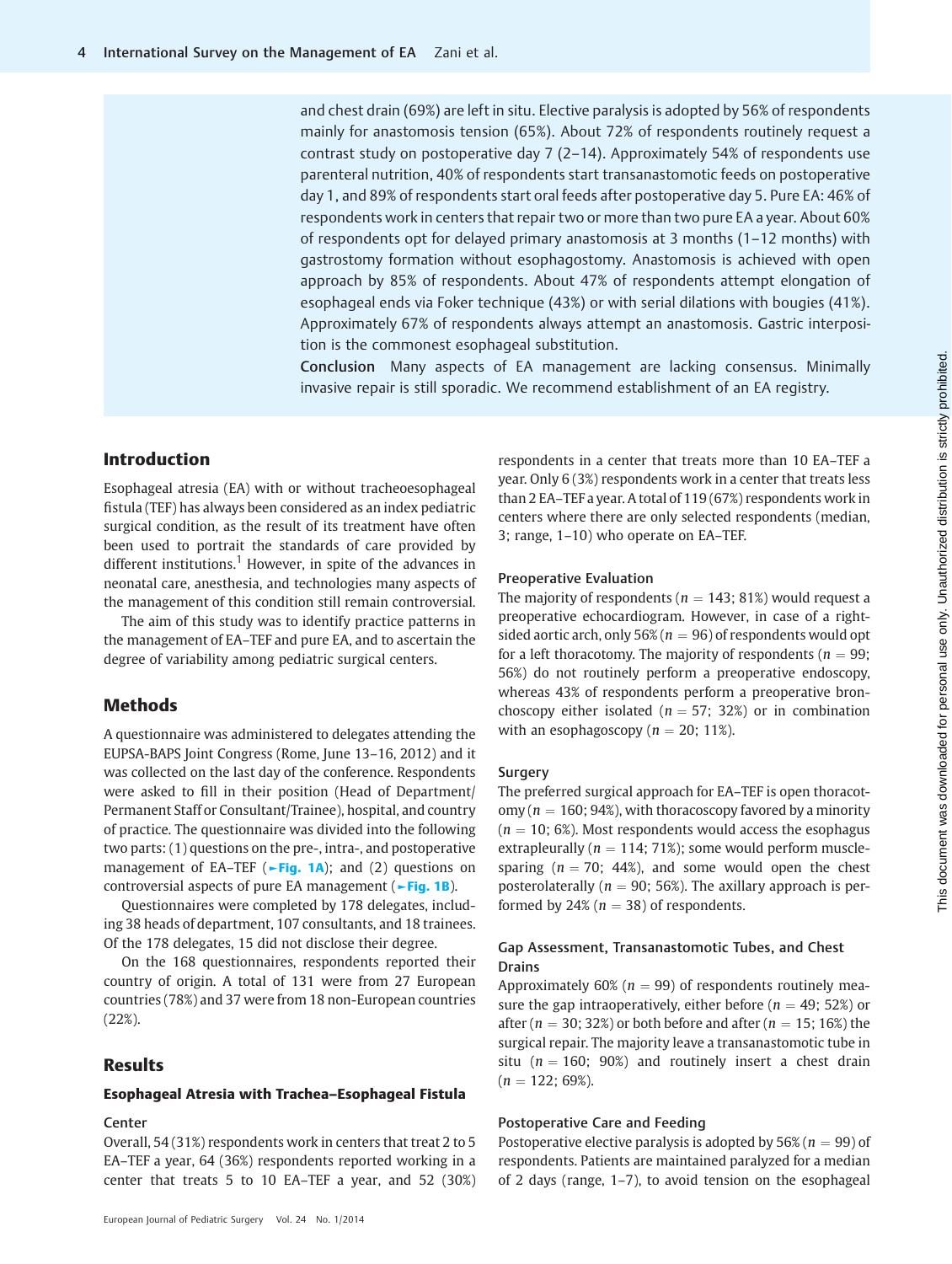| 1. Oesophageal atresia with tracheo-oesophageal fistula (OA-TOF)<br>(thick >1 if necessary)        |                                           |  |  |  |  |  |
|----------------------------------------------------------------------------------------------------|-------------------------------------------|--|--|--|--|--|
| How many patients with OA-TOF does your Centre treat per year?                                     |                                           |  |  |  |  |  |
| $\Box$ 2-5<br>$\square$ 5-10<br>$\Box$ <2                                                          | $\Box$ >10                                |  |  |  |  |  |
| How many surgeons repair OA-TOF in your Centre?                                                    |                                           |  |  |  |  |  |
| □ selected (number )<br>$\Box$ all                                                                 |                                           |  |  |  |  |  |
|                                                                                                    |                                           |  |  |  |  |  |
| Do you routinely perform? $\square$ bronchoscopy $\square$ oesophagoscopy $\square$ none           |                                           |  |  |  |  |  |
| What is your preferred surgical approach?<br>□Open                                                 | □ Thoracoscopic                           |  |  |  |  |  |
| If open: Opostero-lateral<br>$\Box$ axillary<br>$\Box$ muscle sparing                              | extra-pleural                             |  |  |  |  |  |
| Do you measure intraoperatively oesophageal gap?<br>If yes: □before dissection<br>after dissection | ΠNο<br>□ Yes                              |  |  |  |  |  |
| Do you routinely leave a trans-anastomotic tube?                                                   | $\Box$ Yes<br>$\neg$ No                   |  |  |  |  |  |
| Do you routinely insert a chest drain?                                                             | □ Yes<br>$\Box$ No                        |  |  |  |  |  |
| Do you perform elective paralysis and mechanical ventilation?<br>$\Box$ No $\Box$ Yes              |                                           |  |  |  |  |  |
| If yes why: $\Box$ tension anastomosis $\Box$ respiratory $\Box$ other duration: hrs<br>days       |                                           |  |  |  |  |  |
|                                                                                                    |                                           |  |  |  |  |  |
| Do you perform a routine contrast study before starting feeding?<br>$\Box$ No<br>$\Box$ Yes        |                                           |  |  |  |  |  |
| If yes when: days post-repair                                                                      |                                           |  |  |  |  |  |
| Do you routinely create a gastrostomy?                                                             | $\Box$ Yes<br>□ No                        |  |  |  |  |  |
| Do you routinely use parenteral nutrition?                                                         | $\Box$ No<br>□ Yes                        |  |  |  |  |  |
| When do you start tube enteral feeding?<br>$\Box$ $\leq$ 2 days                                    | $\Box$ 3-4 days<br>$\Box$ >5days          |  |  |  |  |  |
| $\Box$ s2 days<br>When do you start oral feeding?                                                  | $\Box$ 3-4 days<br>$\Box$ >5 days         |  |  |  |  |  |
| Do you perform routine oesophagoscopy after repair? □ Yes<br>$\Box$ No                             |                                           |  |  |  |  |  |
| How long is your follow-up (years):<br>$\Box$ $\leq$ 1<br>$\Box$ 1-5                               | $\Box$ 5-10<br>$\Box$ 10-16<br>$\Box$ >16 |  |  |  |  |  |
|                                                                                                    |                                           |  |  |  |  |  |

Fig. 1 The questionnaire administered to the delegates of the 2012 EUPSA-BAPS Joint Congress: (A) esophageal atresia (EA) and tracheaesophageal fistula (TEF); (B) pure EA (without) TEF.

anastomosis ( $n = 57,63\%$ ), for respiratory concerns ( $n = 15$ ; 17%) or for both ( $n = 18, 20\%$ ).

Δ

Before starting feeding, 72% ( $n = 127$ ) of respondents perform a routine contrast study at a median of 7 (range, 2–14) postoperative days. Only 2% ( $n = 4$ ) of respondents create a gastrostomy at the time of EA–TEF repair. Parenteral nutrition is routinely used by 54% ( $n = 94$ ) of respondents. Enteral feeding via the transanastomotic tube is started on or before postoperative day 2 by  $40\%$  ( $n = 69$ ) of respondents, on postoperative day 3 or day 4 by 35% ( $n = 60$ ) of respondents and on day 5 or after that by  $25\%$  ( $n = 43$ ) of respondents. Oral feeding is started on postoperative day 3 or day 4 by only 11%  $(n = 19)$  of respondents, with the vast majority instead after postoperative day 5 ( $n = 156, 89\%$ ). The general trend is not to perform esophagoscopy routinely ( $n = 144, 81\%$ ). Postoperative follow-up of EA–TEF patients is variable: less than 1 year by  $2\%$  ( $n = 4$ ) of respondents, between 1 and 5 years by  $27\%$  ( $n = 48$ ) of respondents, between 5 and 10 years by 24%  $(n = 43)$  of respondents, between 10 and 16 years by 26%  $(n = 45)$  of respondents, and beyond 16 years of age by 21%  $(n = 37)$  of respondents.

# Pure Esophageal Atresia

Only 80 (45%) questionnaires contained accurate data on this section of the study.

## **Center**

About 54% ( $n = 43$ ) of respondents work in a center that treat less than 1 case of pure EA a year,  $37\%$  ( $n = 29$ ) of respondents treat between 2 and 4 cases a year, and only 9% ( $n = 7$ ) of respondents treat more than 4 cases a year.

#### Surgical Management

The most popular preferred management for pure EA is delayed primary anastomosis with gastrostomy formation without esophagostomy ( $n = 48, 60\%)$ , followed by attempted primary anastomosis with no esophagostomy or gastrostomy ( $n = 19, 24\%)$ , and delayed primary anastomosis with esophagostomy and gastrostomy formation ( $n = 13$ , 16%). A delayed anastomosis is usually performed at a median of 3 months (range, 1–12). Most respondents measure the gap using vertebral bodies alone or measuring the distance in centimeters ( $n = 67, 86\%$ ).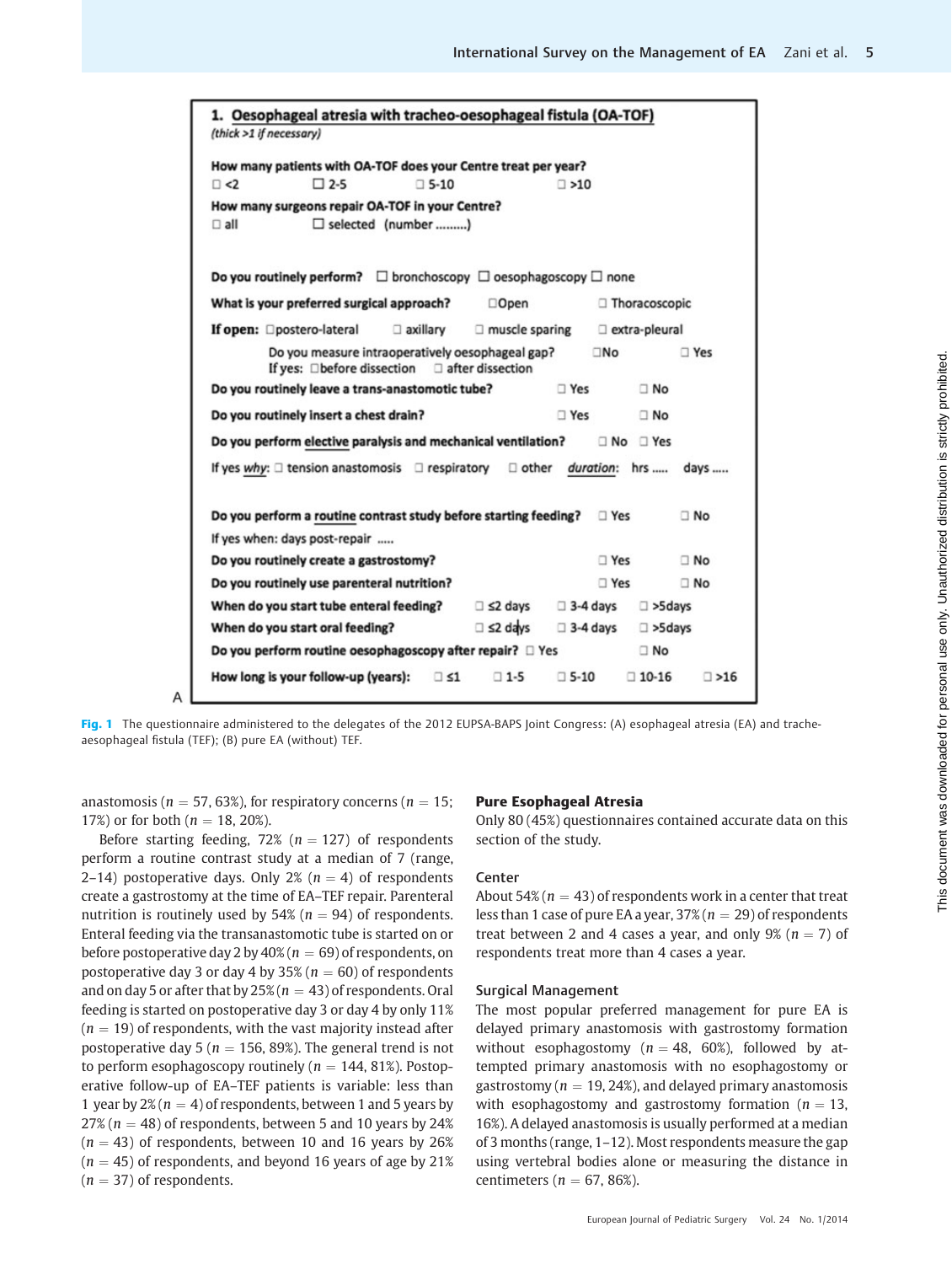| (thick >1 if necessary)                          |                                                                                                                                                                                                                                                                                                                                                                          |                         |           |               |
|--------------------------------------------------|--------------------------------------------------------------------------------------------------------------------------------------------------------------------------------------------------------------------------------------------------------------------------------------------------------------------------------------------------------------------------|-------------------------|-----------|---------------|
|                                                  | How many patients with Pure OA does your centre treat per year?                                                                                                                                                                                                                                                                                                          |                         |           |               |
| $\Box$ si                                        | $72 - 4$                                                                                                                                                                                                                                                                                                                                                                 | $\square$ >4            |           |               |
|                                                  | What is your preferred surgical option for pure OA repair?                                                                                                                                                                                                                                                                                                               |                         |           |               |
|                                                  | □ Attempted primary anastomosis (no oesophagostomy / no gastrostomy)                                                                                                                                                                                                                                                                                                     |                         |           |               |
|                                                  | $\Box$ Delayed primary anastomosis with oesophagostomy and gastrostomy formation                                                                                                                                                                                                                                                                                         |                         |           |               |
|                                                  | $\Box$ Delayed primary anastomosis with gastrostomy formation without oesophagostomy                                                                                                                                                                                                                                                                                     |                         |           |               |
|                                                  | How do you measure the gap in pure OA?                                                                                                                                                                                                                                                                                                                                   | $\Box$ vertebral bodies |           | $\Box$ cm     |
|                                                  | If you delay the anastomosis how long would wait: number of months                                                                                                                                                                                                                                                                                                       |                         |           |               |
|                                                  | What is your preferred surgical approach for pure OA?                                                                                                                                                                                                                                                                                                                    |                         | □Open     | Thoracoscopic |
|                                                  | Do you attempt elongation of the ends of the esophagus? $\square$ Yes<br>If yes, what method(s) do you use?<br>Serial dilatation with bougies<br>□ Suturing both ends to encourage spontaneous fistula formation<br>□ Installation of devices for magnetic elongation<br>Oesophagostomy for external elongation of the upper end<br>Growth by traction (Foker technique) |                         |           | $\square$ No  |
|                                                  | Do you always attempt an anastomosis?                                                                                                                                                                                                                                                                                                                                    | $\Box$ Yes              | $\Box$ No |               |
|                                                  | Do you perform oesophageal replacement without attempt at anastomosis? $\Box$ Yes $\Box$ No                                                                                                                                                                                                                                                                              |                         |           |               |
|                                                  | If yes which is the minimal gap: vertebral bodies                                                                                                                                                                                                                                                                                                                        |                         | $cm$      |               |
| Gastric interposition<br>□ Jejunal interposition | Preferred type of oesophageal replacement?<br>□ Colonic interposition                                                                                                                                                                                                                                                                                                    |                         |           |               |

Fig. 1 (Continued)

B

The favored surgical approach is open surgery ( $n = 68$ , 85%). Elongation of the ends of the esophagus is attempted by 47% ( $n = 37$ ) of respondents, mainly via growth by traction (Foker technique,  $n = 16$ , 43%),<sup>2</sup> and serial dilatation with bouginage ( $n = 15, 41\%$ ). A minority would suture both ends to encourage spontaneous fistula formation ( $n = 3$ , 8%), fashion an esophagostomy for external elongation of the upper end ( $n = 2, 5\%$ ) or perform a circular myotomy of the proximal esophagus ( $n = 1, 3\%$ ). Approximately 67% ( $n = 51$ ) of respondents always attempt an esophageal anastomosis. Approximately 23% ( $n = 16$ ) of respondents perform esophageal replacement without attempt at anastomosis when the median gap is at least 5 cm ([range,](http://range) 4–7) or four vertebral bodies.

# Esophageal Replacement

The preferred type of esophageal replacement is gastric interposition ( $n = 36, 51\%$ ), followed by colonic ( $n = 25$ , 36%), jejunal ( $n = 6$ , 9%), and gastric tube ( $n = 3$ , 4%).

# **Discussion**

Many aspects of the management of EA, especially in its pure form, are still lacking consensus.

Because of the rarity of the disease and the specialized assistance that it requires, once the diagnosis has been established, the infant with EA should be transferred from the birthplace to a regional pediatric surgical center.<sup>3</sup> In an era of service centralization and superspecialization, our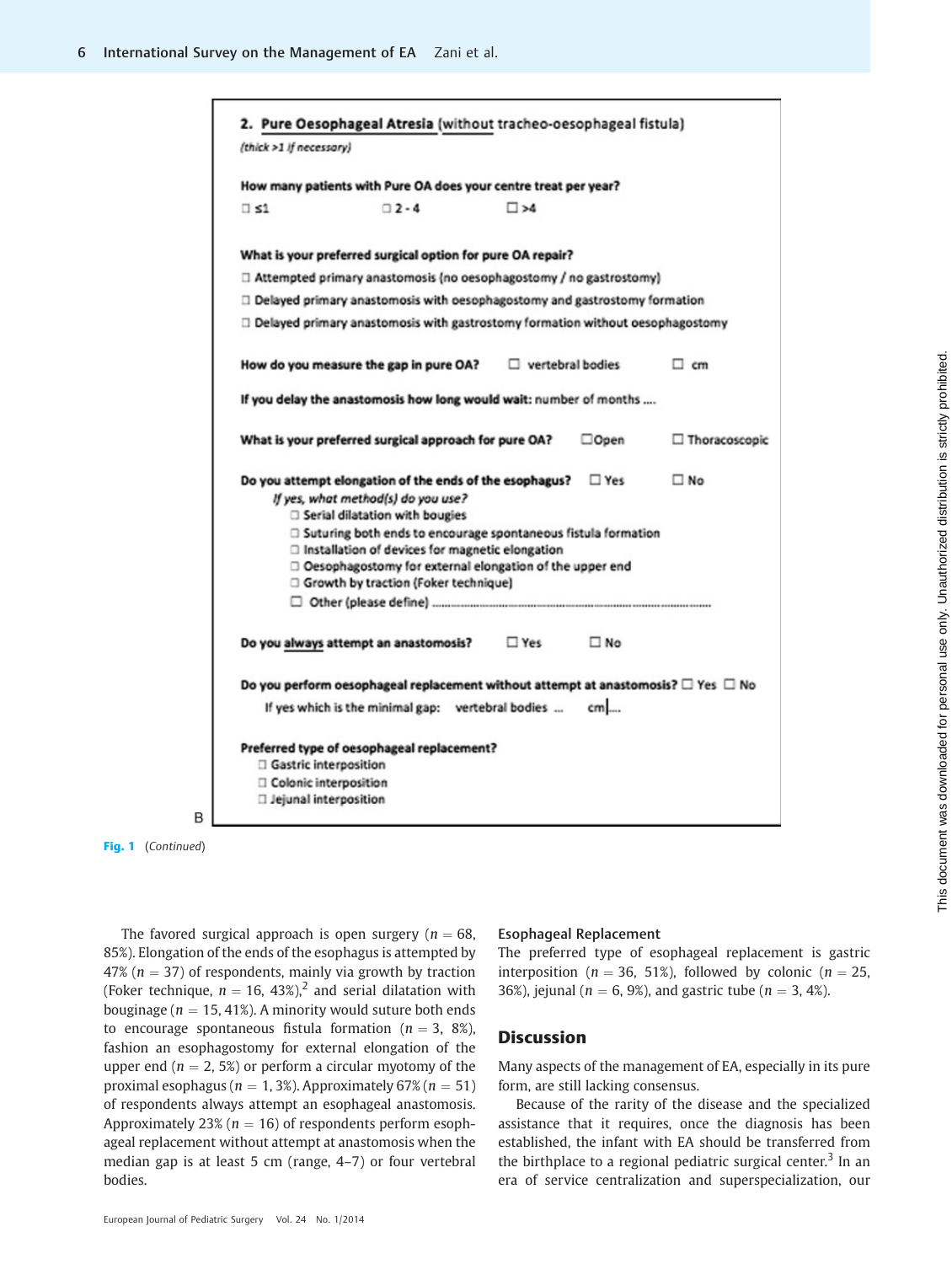survey reveals a trend toward selecting respondents dedicated to EA–TEF surgery, as evidenced by two-thirds of the respondents. This is in line with the recommendations by Spitz "[…]to improve OA outcome, centralisation and concentration of patients are advocated particularly in case of pure OA, replacement procedures, recurrent TOF, severe tracheomalacia, and associated major cardiac defects." 4

Preoperative echocardiography is favored by the vast majority of respondents. This is in agreement with the UK National multicenter cohort study, where echocardiography before surgery was done in 83% of patients.<sup>5</sup> However, echocardiography has been reported to correctly identify a right-sided aortic arch in only a proportion of patients. $6,7$ Conventional imaging in such patients is often inaccurate and leads to a thoracotomy on the same side of the aortic arch. $6,7$ Nonetheless, half of the respondents in our survey would opt for a left thoracotomy in case of a right-sided aortic arch. In this light, echocardiography seems to be requested more to answer preoperative anesthetic questions than to drive the surgical approach.

Although supported by some authors,  $8.9$  the use of perioperative endoscopy still remains controversial. Our survey shows that nearly half of the respondents perform preoperative endoscopy, mainly bronchoscopy. This confirms that some respondents consider it an important procedure to detect an upper pouch fistula, whereas others do not rely on this investigation.

Although thoracoscopic repair of EA–TEF has been described more than 10 years ago, this approach is performed at only a few centers. A recent meta-analysis has confirmed the effectiveness of this approach, which seems to have outcomes not different from those of open surgery.<sup>10</sup> However, the skepticism toward thoracoscopy could be explained by the difficulty of the technique, associated with a steep learning curve for a rare condition, by the lack of randomized controlled trials that evidence its efficacy, and by the unknown effects that this approach might have on patient metabolism. Recently, in a pilot randomized controlled trial, Bishay et al reported a trend toward worse acidosis and hypercapnia in thoracoscopic EA/TEF repair compared with open repair.<sup>11</sup> The European skepticism highlighted by our survey is confirmed by the UK/ Irish experience, where only 3 of 120 neonates (2.5%) underwent a successful thoracoscopic approach.<sup>5</sup>

For EA–TEF open repair, respondents have different approaches. The axillary incision proposed by Bianchi et al<sup>12</sup> is adopted by only one-fourth of the respondents.

A transanastomotic tube is left in situ by the vast majority of respondents (90%), which is in agreement with the reported 100% use in primarily repaired neonates in the United Kingdom.<sup>5</sup> Chest drains are electively inserted by a remarkable number of respondents (69%), and this parallels again the UK practice, where drains were placed at the time of repair in 54% of procedures,<sup>5</sup> although this issue has been debated.13–<sup>16</sup>

More than half of the respondents electively paralyze their patients, mainly to reduce anastomotic complications by decreasing anastomotic tension. This approach, initially described by Spitz et al in  $1987$ ,<sup>17</sup> later reported by some

groups,18,19 should decrease the risk of anastomotic complications.

A contrast study is routinely requested by more than 70% of the respondents. This is not routine practice in the United Kingdom, where contrast studies are usually not requested because they rarely detect a leak, delay feeding commencement, and prolong hospital stay.<sup>5</sup> This practice is on the basis of the fact that an early routine contrast study does not influence clinical management, as minor leaks do not have clinical significance and major leaks are anyhow clinically evident.<sup>3,20</sup>

Postoperative feeding is mainly achieved via the transanastomotic tube, whereas parenteral nutrition is adopted by half of respondents and gastrostomy use is rare. This is in keeping with a Canadian retrospective study, which demonstrated that feeding via a transanastomotic tube might lead to shorter parenteral nutrition duration.<sup>21</sup>

Pure EA is a variant that most respondents manage uncommonly. This form of EA is preferably managed by almost two-thirds of respondents by delayed primary anastomosis with gastrostomy formation without esophagostomy. According to a recent meta-analysis, this approach provides good long-term functional results.<sup>22</sup> The delayed primary anastomosis is performed by most respondents at 3 months of age, similarly to the 11.9 weeks of the literature.<sup>22</sup> As for EA–TEF, the favorite surgical approach of the respondents for pure EA is open.

Elongation of the esophageal ends is attempted using the Foker technique by a very similar number of respondents (43%) to that reported in a previous survey on the management of pure EA  $(39\%)$ <sup>23</sup>

When esophageal replacement is needed, the stomach is slightly preferred over colon and jejunum. A recent metaanalysis of esophageal replacement in children failed to show any advantage of one technique over the others.<sup>24</sup> This study, like others on this subject, highlighted the lack of prospective comparative studies in the literature.

In conclusion, this survey has confirmed that there are still unsolved controversies in the management of EA, for both EA–TEF and pure EA variants.

Given the rarity of the condition and the need for homogenizing various aspects of treatment, we recommend the establishment of an EA registry. This registry would provide an accurate picture of the incidence and outcomes of EA across the participating centers, it would represent an accurate source of data to aid surveillance, and it would be a resource for research, audit, and service planning.

#### Conflict of Interest

None.

# References

- 1 Tovar JA, Fragoso AC. Current controversies in the surgical treatment of esophageal atresia. Scand J Surg 2011;100(4):273-278
- 2 Foker JE, Linden BC, Boyle EM Jr, Marquardt C. Development of a true primary repair for the full spectrum of esophageal atresia. Ann Surg 1997;226(4):533–541, discussion 541–543